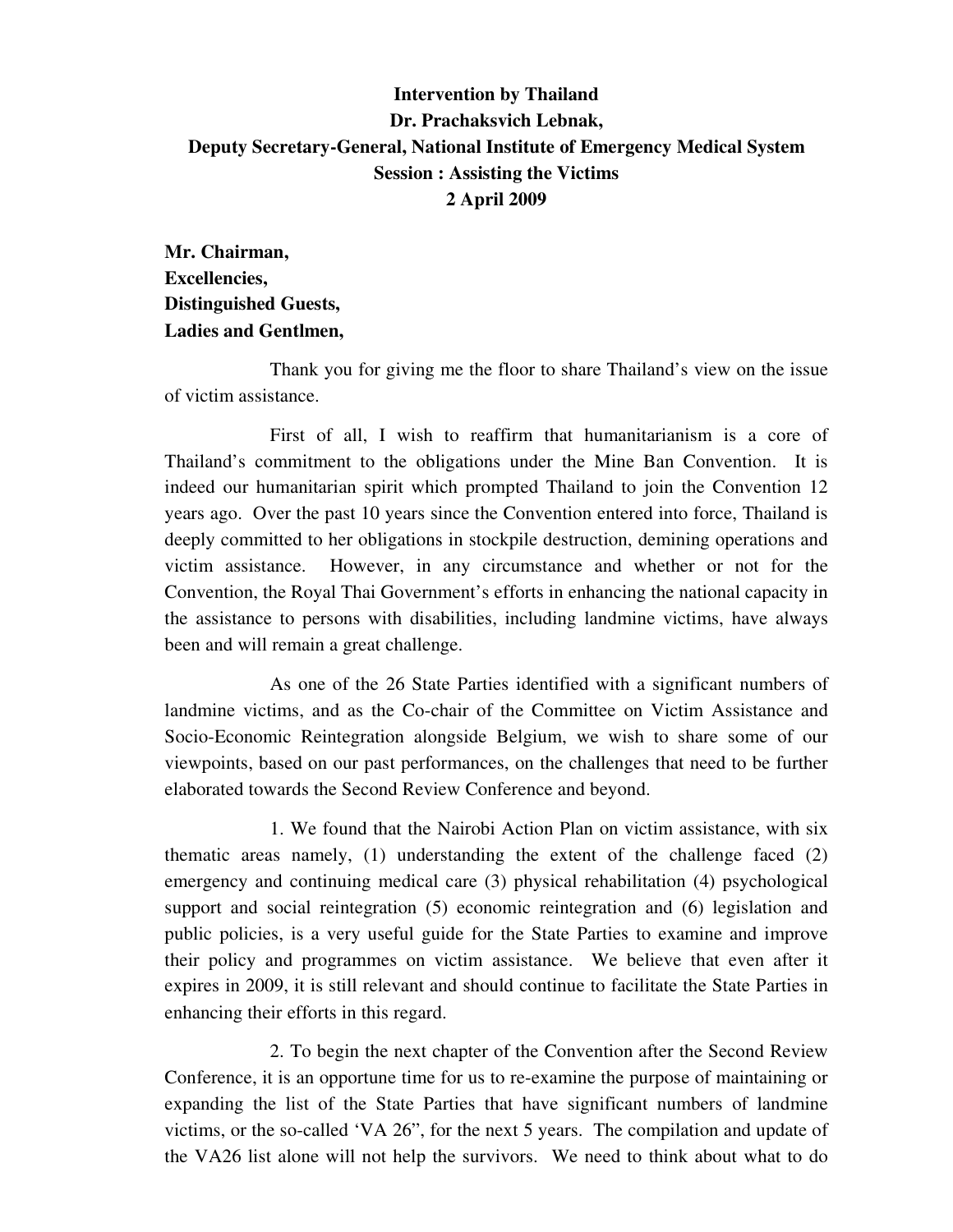with this list. For example, how can other State Parties further support or assist these 26 State Parties to fulfill their task? How can we follow up the situation in each country with an appropriate approach? Will we be able to create commonly accepted indicators to measure the progress or achievement?

 3. Talking about indicators, they should be carefully designed to capture the true determination of the State Parties in victim assistance, as well as the real progress made and the quality of the assistance provided over and above the quantitative statistics of victims assisted. Such indicators should take into account the national capacity to deliver victim assistance, the proportion of landmine survivors to other categories of people with disabilities and the total population, the integration of victim assistance with other programmes for the disabled, the relevant laws and regulations, and other obligations for people with disabilities.

 At this juncture, I also wish to share briefly the progress that Thailand has made in victim assistance up till now.

 1. Over the years, Thailand has raised greater awareness and developed closer coordination among government agencies, civil society, and private corporations. The policy and implementation of victim assistance programmes are integrated and coordinated through the Master Plan for Mine Victim Assistance 2007- 2011 and the National Sub-Committee on Victim Assistance, comprising the Ministry of Public Health, Ministry of Social Development and Human Security, Ministry of Interior, Ministry of Labour and relevant NGOs.

 2. The key turning point in our implementation is the outcome of the Project on Mine Victim Survey and Situation Analysis which is the collaboration of Ministry of Foreign Affairs, Ministry of Public Health, Ministry of Social Development and Human Security, the Handicap International (Thailand) and other NGOs active in mine victim assistance*.* As a result, a database on landmine survivors has been established, currently with 1,252 persons identified as of March 2009. The database will enable the National Sub-Committee on Victim Assistance and implementing agencies to reassess and improve their programmes so that they can better meet the needs of survivors.

 3. Another major accomplishment is the enhancement of our emergency medical services system and physical rehabilitation services. Today, these services are available in all provinces, including local communities. A comprehensive network of emergency response teams is now in place at different levels nationwide. The emergency hotline service (or 1669) is now fully functioning and easily accessible, perhaps with the exception of very remote communities along the Thai borders.

 To date, all landmine survivors could get prosthetics at their local hospitals free of charge, as well as from the mobile units which provide regular service at various local communities. In this regard, Thailand is proud of the dedication and